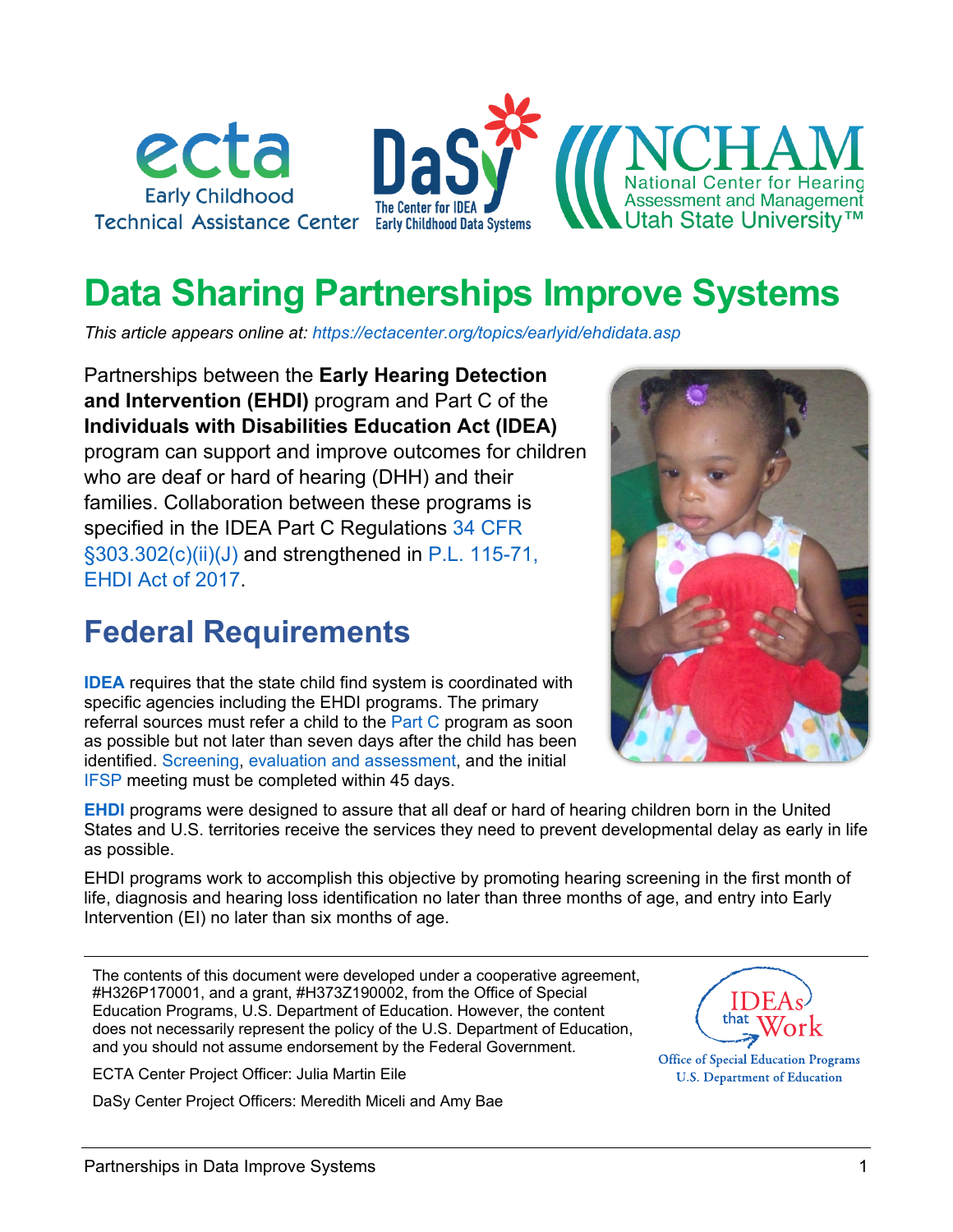# **Data Sharing Agreements Between EHDI and Part C**

Data sharing agreements should include a description of activities with sufficient specificity to make clear what will and what will not be shared between the two programs, and the safeguards needed to protect the privacy of the child and family. This must include a description of how any Personally Identifiable Information (PII) from Part C early intervention records will be used.

*See also: [Procedural Safeguards:](https://ectacenter.org/topics/procsafe/confidentiality.asp)  [Confidentiality,](https://ectacenter.org/topics/procsafe/confidentiality.asp) [Technology and Privacy](https://ectacenter.org/topics/disaster/ti-hipaa.asp)*



When data sharing between systems is seamless, **families can focus on the supports they need** rather than the process.





Providing and sharing data **promotes informed decisions to evaluate and improve programs**, services, and meaningful Stakeholder Engagement.



**Data that is shared publicly is aggregated**, therefore, no personally identifiable information is released.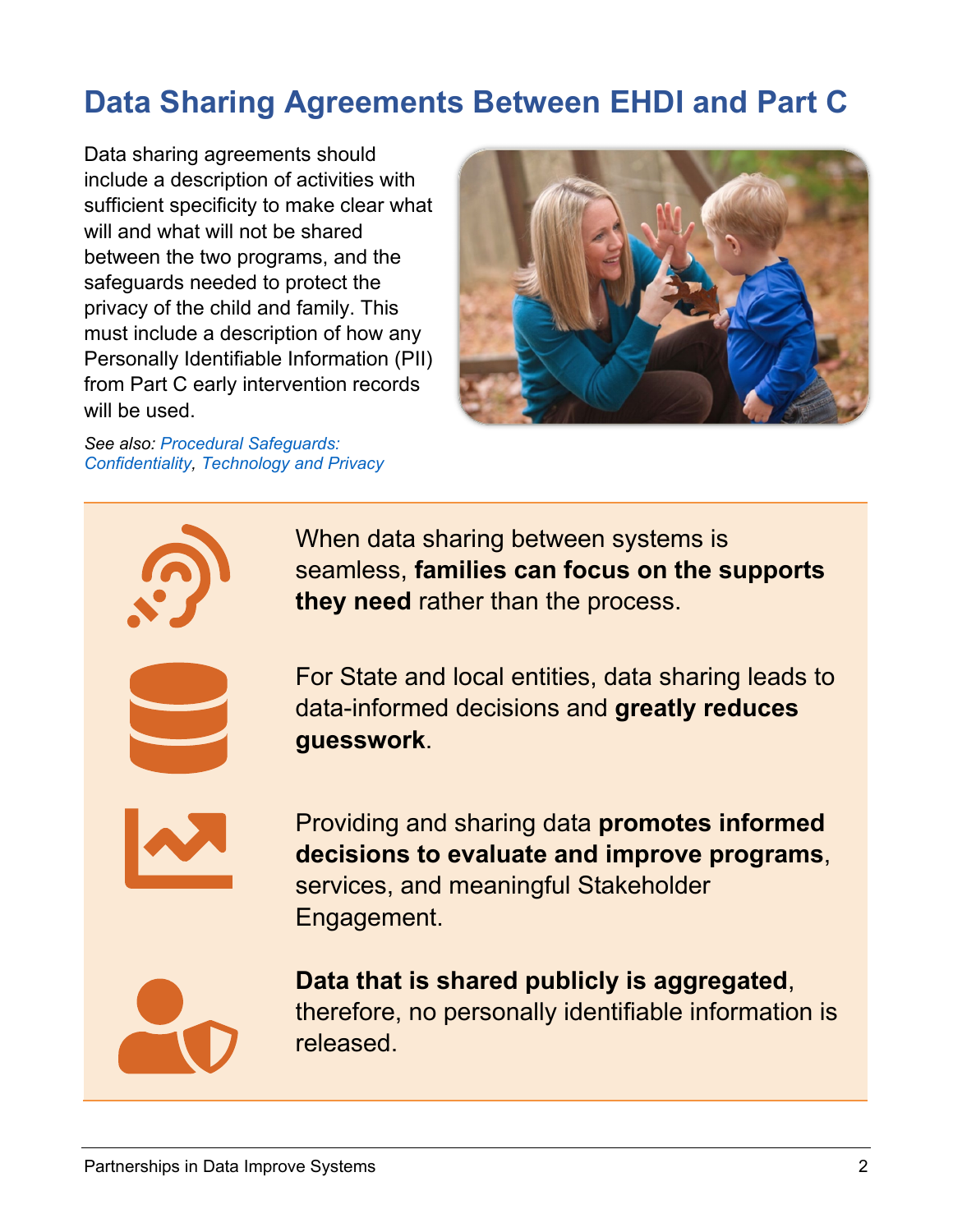## **The Bridge Between EHDI and IDEA**

The effectiveness of early identification of children who are deaf or hard of hearing (DHH) rests in what happens after the initial identification has been completed. The EHDI system focuses on early identification and then bridges to the early intervention system that is supported by law:



"Congress finds that there is an urgent and substantial need— to enhance the development of infants and toddlers with disabilities, to minimize their potential for developmental delay, and to recognize the significant brain development that occurs during a child's first 3 years of life."

*— [The Individuals with Disabilities Education Act \(IDEA\), 2004](https://sites.ed.gov/idea/statute-chapter-33/subchapter-iii/1431)*

The link between these two systems is the shared recognition of the child as a unique individual whose strengths and needs must be clearly and accurately identified and whose family is empowered to express their questions, concerns, knowledge, hopes, and dreams that ultimately inform decisions made by the family.

The use of quality EHDI, early intervention and education data enables policymakers, administrators, educators, service providers and parents to design and implement effective practices to improve child and family outcomes.

*See also: Data Culture Toolkit,<https://dasycenter.org/data-culture-toolkit>*

EHDI programs were designed to assure that all DHH children born in the United States and its territories receive the services they need to prevent developmental delay as early in life as possible. IDEA Part C also assures that all eligible children receive services.